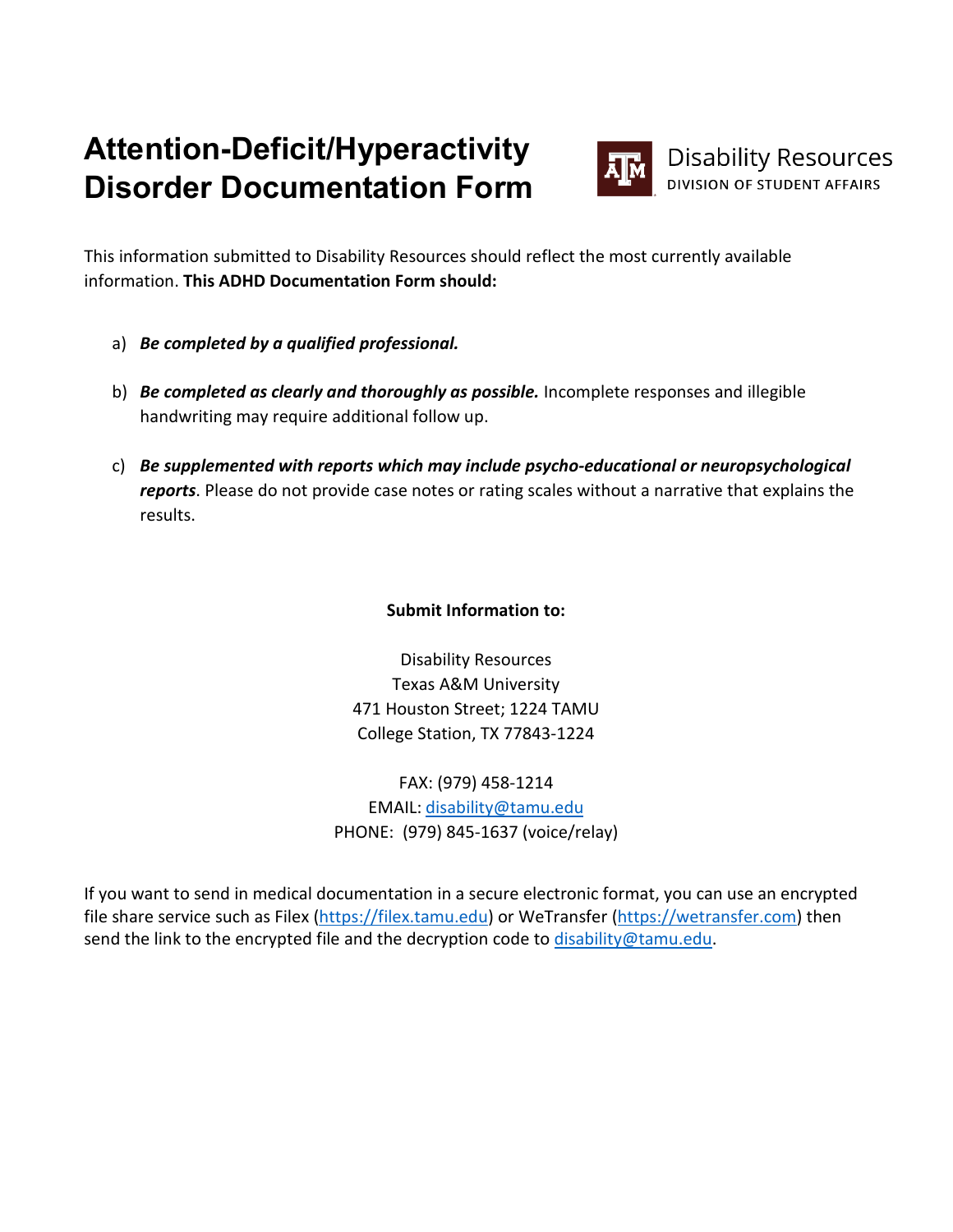|                                                                      |                        |                                                                                                                                                                                                                                                                                                                    |                                   |              | Birthdate: ______________       |
|----------------------------------------------------------------------|------------------------|--------------------------------------------------------------------------------------------------------------------------------------------------------------------------------------------------------------------------------------------------------------------------------------------------------------------|-----------------------------------|--------------|---------------------------------|
| Last                                                                 |                        | First                                                                                                                                                                                                                                                                                                              |                                   | M.I.         |                                 |
|                                                                      |                        | 1. Date of first contact with this student: Learning and the contract of the contract of the contract of the contract of the contract of the contract of the contract of the contract of the contract of the contract of the c                                                                                     |                                   |              |                                 |
|                                                                      |                        | Date of last contact with this student: National Contract of last contact with this student:                                                                                                                                                                                                                       |                                   |              |                                 |
| 2. Disability:                                                       |                        |                                                                                                                                                                                                                                                                                                                    |                                   |              |                                 |
| <b>EXAGREE ADHD Predominately Inattentive</b>                        |                        |                                                                                                                                                                                                                                                                                                                    |                                   |              |                                 |
| ADHD Predominately Hyperactive-Impulsive                             |                        |                                                                                                                                                                                                                                                                                                                    |                                   |              |                                 |
| <b>ADHD Combined Presentation</b>                                    |                        |                                                                                                                                                                                                                                                                                                                    |                                   |              |                                 |
| ___ ADHD Unspecified Presentation                                    |                        |                                                                                                                                                                                                                                                                                                                    |                                   |              |                                 |
|                                                                      |                        |                                                                                                                                                                                                                                                                                                                    |                                   |              |                                 |
|                                                                      |                        | Moderate<br>4. How did you arrive at the diagnosis? Please check all that apply.                                                                                                                                                                                                                                   | Severe                            |              |                                 |
| 3. Severity: Mild<br>Clinical Interview (Structured or Unstructured) |                        | ____ Neuropsychological Testing (Dates of testing: _____________________________<br>Other – Please specify: North Contract and Contract of the Contract of the Contract of the Contract of the Contract of the Contract of the Contract of the Contract of the Contract of the Contract of the Contract of the Con |                                   |              |                                 |
|                                                                      |                        |                                                                                                                                                                                                                                                                                                                    |                                   |              |                                 |
| $0 = No$ impact                                                      |                        | 5. Rate the level of impact you believe the student experiences in the college environment.<br>$1 =$ Mild $2 =$ Moderate                                                                                                                                                                                           |                                   | $3 =$ Severe |                                 |
| __ Sitting                                                           |                        |                                                                                                                                                                                                                                                                                                                    |                                   |              | Interacting with Others         |
| Working                                                              |                        |                                                                                                                                                                                                                                                                                                                    | _____ Sleeping                    |              |                                 |
| Reading                                                              |                        |                                                                                                                                                                                                                                                                                                                    | <b>Example 2 Processing Speed</b> |              |                                 |
| Writing                                                              |                        |                                                                                                                                                                                                                                                                                                                    | Memorizing                        |              |                                 |
| _____ Spelling                                                       |                        |                                                                                                                                                                                                                                                                                                                    | _____Concentrating                |              |                                 |
| ___ Math Calculating                                                 | Quantitative Reasoning |                                                                                                                                                                                                                                                                                                                    | Listening                         |              | Other: ________________________ |

## **Inattention:**

\_\_\_\_ often fails to give close attention to details or makes careless mistakes in schoolwork, work or

other activities

\_\_\_\_ often has difficulty sustaining attention in tasks or play activities

\_\_\_\_ often does not seem to listen when spoken to directly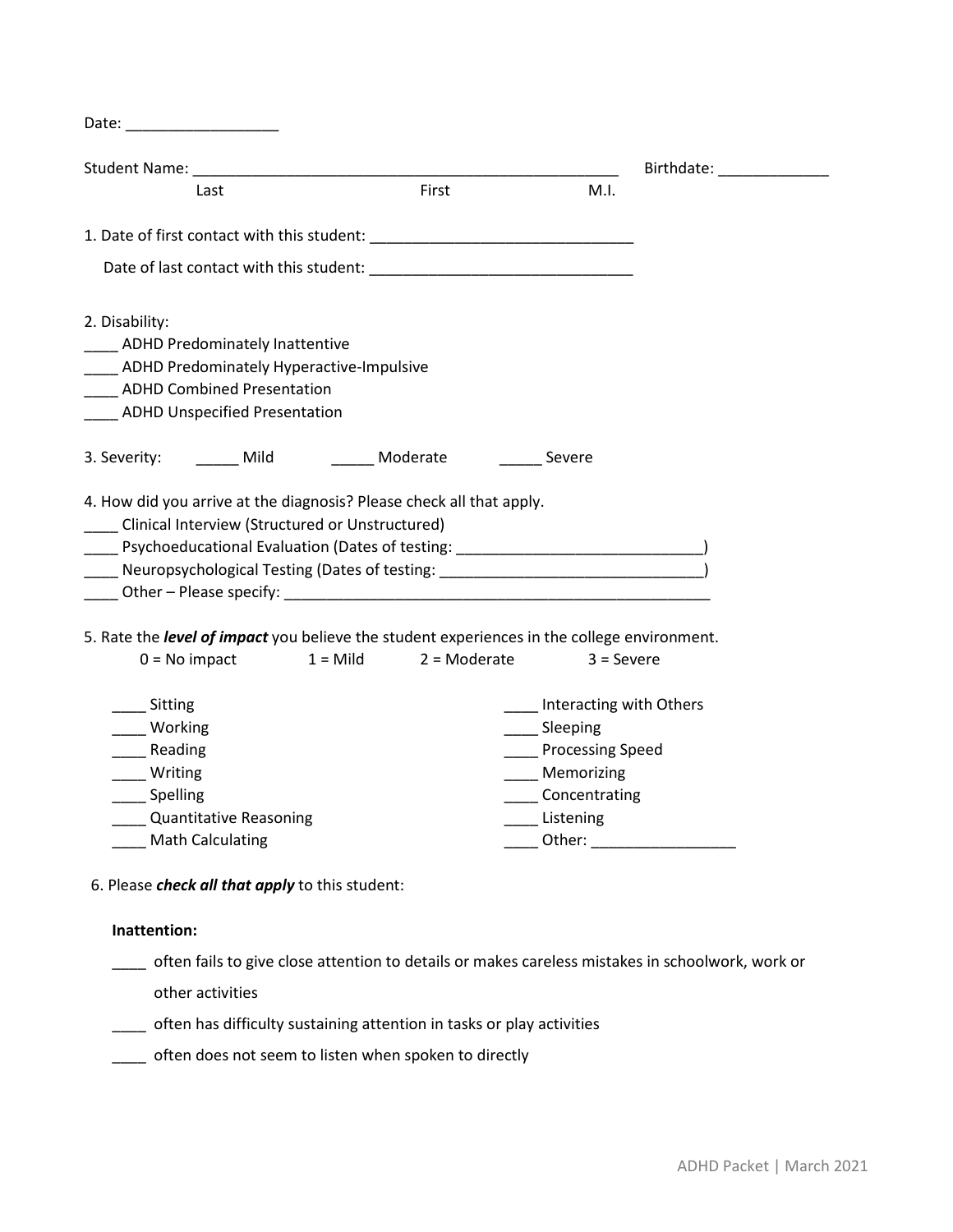- \_\_\_\_ often does not follow through on instructions and details to finish schoolwork, chores, or duties in the workplace (not due to oppositional behavior or failure to understand instructions)
- \_\_\_\_ often has difficulty organizing tasks and activities
- \_\_\_\_ often avoids, dislikes, or is reluctant to engage in tasks (such as schoolwork or homework) that requires sustained mental effort
- \_\_\_\_ often loses things necessary for tasks and activities (e.g., school assignments, pencils, books, etc.)
- \_\_\_\_ is often easily distracted by extraneous stimuli
- \_\_\_\_ often forgetful in daily activities

#### **Hyperactivity:**

- \_\_\_\_ often fidgets with hands or feet or squirms in seat
- \_\_\_\_ often leaves (or greatly feels the need to leave) seat in classroom or in other situations in which remaining seated is expected
- \_\_\_\_ often runs about or climbs excessively in situations in which it is inappropriate (in adolescents or adults, may be limited to subjective feelings of restlessness)
- \_\_\_\_ often has difficulty playing or engaging in leisure activities that are more sedate
- \_\_\_\_ is often "on the go" or often acts as if "driven by a motor"
- \_\_\_\_ often talks excessively

#### **Impulsivity:**

- \_\_\_\_ often blurts out answers before questions have been completed
- \_\_\_\_ often has difficulty waiting turn
- \_\_\_\_ often interrupts or intrudes on others (e.g., butts into conversations or games)
- 7. Are there *other ways the student might be impacted* academically?